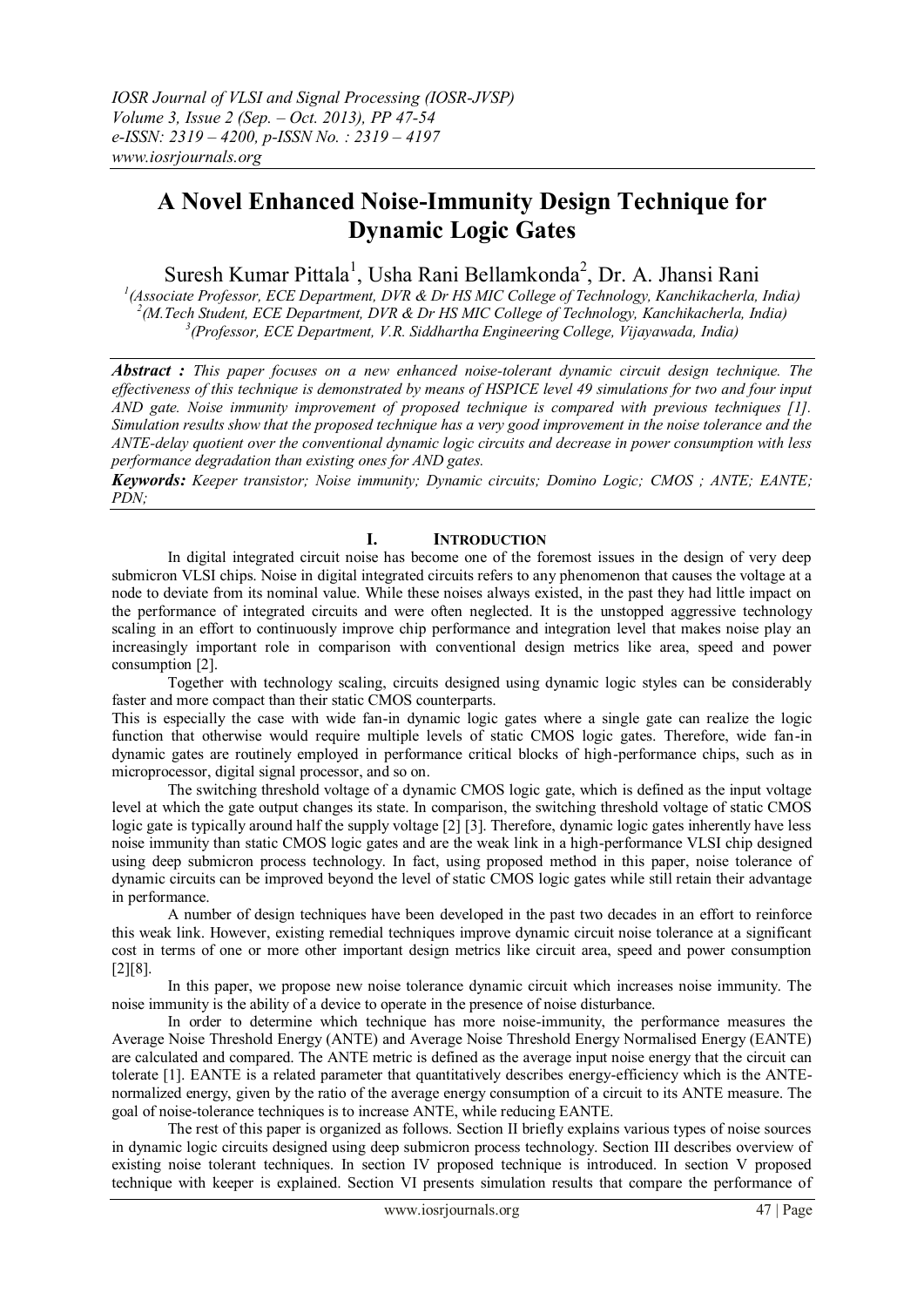different noise-tolerant techniques as well as conventional dynamic circuit. Conclusion is presented in section VII.

#### **II. Noises In Dynamic Logic Circuits**

In this paper the discussion will be focused on one type of dynamic circuits known as domino CMOS logic circuits, which is probably the most widely used dynamic logic style [2] [3].



Fig.1 Domino logic gate. (a) Circuit schematic. (b) Two-input domino AND gate.

A typical n-type domino CMOS logic gate, as shown in Fig.1(a). Which consists of clock controlled transistors M1 and M2, a pull-down n-type transistor network (PDN), and an output driver. The operation of a domino CMOS logic gate can be divided into two phases, the *pre-charge* phase where the clock CK is low, the dynamic node S is charged to logic high through M1 and the output of the gate Q is low, and the *evaluation*  phase starts when the clock goes high. In which M1 is OFF and M2 is ON. The dynamic node S discharges or retains its charge depending on the inputs to the pull-down network. A 2-input domino AND gate is illustrated in Fig.1(b).

Noise sources in dynamic logic circuits can be broadly classified into two basic types: i) gate internal noises of which charge sharing noise and leakage noise are of most importance. ii) External noises including input noise, power and ground noise, and substrate noise [2][9].

The charge sharing noise is caused by charge redistribution between the dynamic node and the internal nodes of the pull-down network. The Leakage noise refers to the possible charge loss in the evaluation phase due to sub threshold leakage current. The input noise refers to noise presented at the inputs of a logic gate, which are primarily caused by the coupling effect, also known as crosstalk, among adjacent signal wires. The power and ground noise is mainly caused due to the parasitic resistance and inductance at the power and ground networks and at the chip package. The substrate noise can affect the signal integrity of a logic gate through substrate coupling. In all, these noises, together with other sources of disturbance like process variation, alpha particle radiation and so on, can endanger the correct function of dynamic logic circuits designed using very deep submicron process technology and a desired noise-tolerant design technique should be able to improve the noise immunity of dynamic logic gates against all afore-mentioned noises.

## **III. Overview Of Existing Noise Tolerant Techniques**

To improve the noise-immunity of a dynamic CMOS logic gates, three techniques have been proposed in literature, they are.

## *3.1* **Feedback keeper technique**

To enhance the noise tolerance of dynamic CMOS logic gates use a weak transistor known as keeper (MK), at the dynamic node S, as shown in fig.2. MK transistor draws a small amount of current from the power supply to dynamic node S, so that the charge stored in the dynamic node is maintained [1]. On the falling edge of the clock signal (CLK) the circuit enters into the pre-charge phase, the M1 transistor is ON then the dynamic node is pre-charged to a high logic level and the output Q discharges to a low logic level. Whenever the output goes to low the MK transistor ON but, the amount of current flowing through keeper is minimum because the dynamic node S value is high. On the rising edge of the clock signal, the circuit enters into evaluation then the dynamic node S value depends on the PDN state. If the PDN is OFF the dynamic node S is same as high logic level and output Q remains low. If PDN is ON it forms a dc path to the dynamic node which discharges to low and output Q goes to high then the MK transistor turning OFF.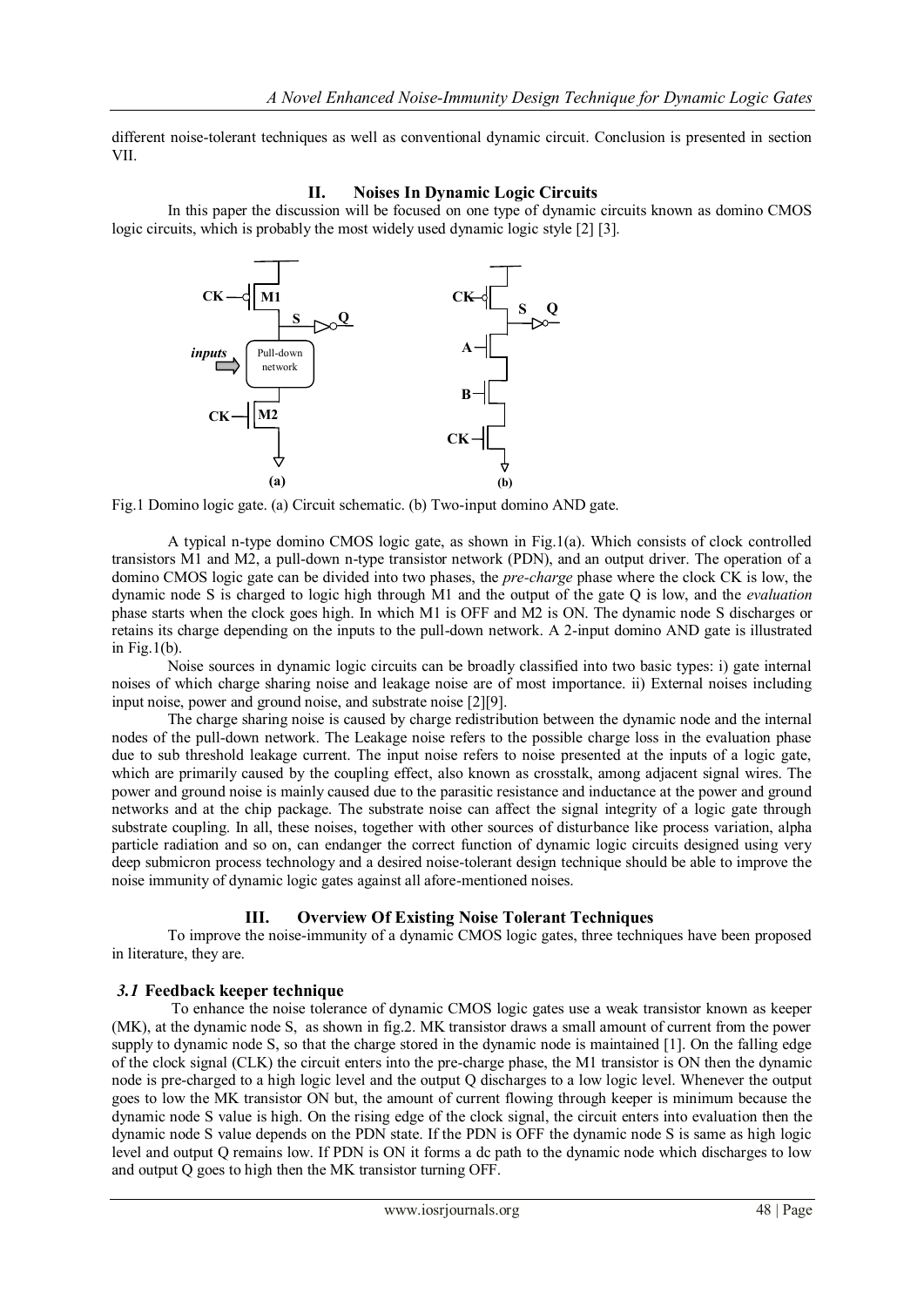## **3.2 Twin transistor technique**

 To improve the dynamic gate noise immunity use twin transistor technique. In this circuit the additional transistor M4 called twin transistor is used. The M4 transistor drain node is connected to gate of M2 transistor [4], as shown in fig.3. On the falling edge of the clock the circuit enter into the pre-charge phase where the M1 transistor is ON and the dynamic node pre-charged to high then the output Q goes to low. When the dynamic node S pre-charged to high then the extra transistor M4 is ON during the start of evaluation phase. In evaluation phase clock signal is high the M1 transistor is OFF, If the input is also high then the node voltage X increases with input as transistor M4 is ON, which increases switching threshold of the circuit, in turn this increases noise immunity of the circuit. The main disadvantage is it increases input gate capacitance and this technique is not suitable for certain logic function, because it may short input nodes.



## **3.3 Isolated noise tolerant technique(INT)**

This is widely used technique to enhance the noise immunity. This technique uses both preventing dynamic node from high impedance and raising source voltage to improve noise immunity [5], as show in fig.4. The isolated noise tolerant technique can rise the source voltage of pull down network  $V_{SPDN}$ , to enhance the noise immunity of dynamic circuit from  $V_{th}$  to  $V_{thN}$  ( $V_{thN}=V_{th}+V_{SPDN}$ ).

## *INT* **technique** *operation***:**

The INT technique operates in 3 cases: Pre-charge phase operation, Evaluation phase in normal operation and Evaluation phase with noise interference operation.

In pre-charge phase the clock signal CLK is low and the inverse clock signal CLKB is high. Then the node X is charged to high and Q goes to low the MNT2 transistor is ON by CLKB and MNT3 transistor is turned OFF by Q.

In evaluation phase the CLK is high and CLKB is low, the M1 is OFF then the dynamic node X is floating. As input A is at logic '0' the MNT2 transistor is turned OFF by CLKB and MNT3 transistor is turn OFF by input which is at logic '0'. Then the result of node X is isolated and latched in the logic high to maintain the conduction of MNT1 transistor. The clock feed through effect caused by CLKB can lower the voltage at node X. To charge the node X to  $V_{DD}$  the MNT4 transistor is used to provide a conduction path. So the clock feed effect can be eliminated and enhance noise tolerant ability. As input A is at logic "1" node X is pull down to low and output high.

When the noise interrupts the circuit the noise charged can be drained away immediately through MNT1 transistor to source node then the source voltage of MNT1 transistor will be raised by the disturbing signal so the noise ability can be enhanced. In this phase the conduction situation of MNT1 transistor can be hold because the node X is isolated. Therefore the noise tolerant mechanism can be protected and the noise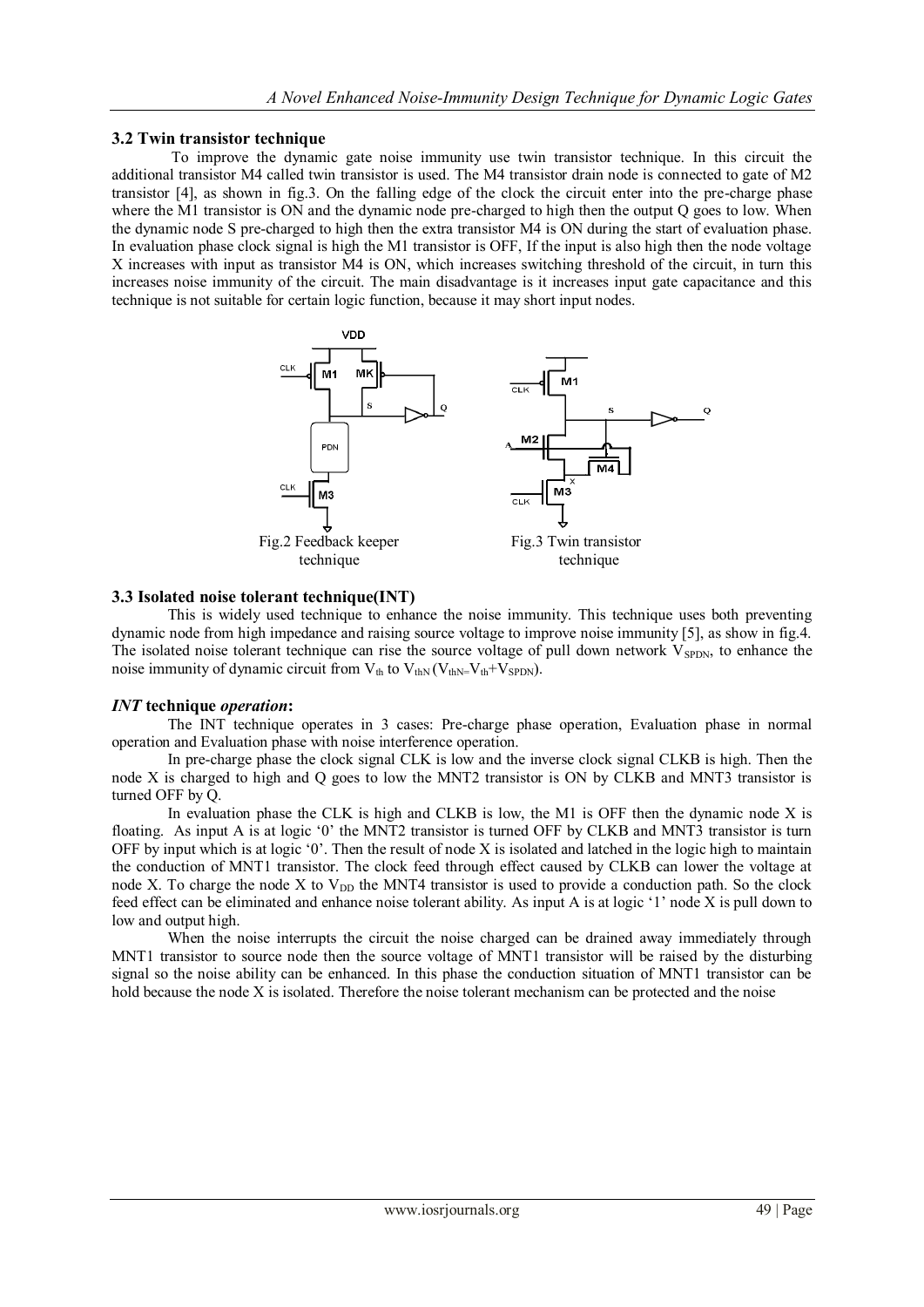

Fig.4 Isolated noise tolerant technique

tolerant ability will not degrade even under noise interferences. The main advantage is it increases the noise immunity. The main disadvantage is increased area, increased dynamic node capacitance and increased delay. The analysis shows, all noise types against by the keeper technique to improve the circuit robustness. Keeper presents low power consumption and it is suitable for all logic functions. In existing technique the isolated noise tolerant technique presents the best results in noise immunity, but delay increases when compared with feedback keeper technique and twin transistor technique.



Fig.5. a buffer circuit with proposed technique

The buffer circuit with proposed technique is shown in fig.5. This technique increases noise immunity by raising source voltage. The M2 transistor provides a path to transmit noise to raise the source voltage and enhance the noise immunity. The proposed technique operate in the following three phases. 4a. Operation in pre-charge phase

The operation of pre-charge phase is shown in fig.5(a). On the falling edge of the clock the circuit enters into pre-charge phase. In pre-charge phase clock is low and the dynamic node S is pre-charged to high then output Q goes to low.

#### 4b. Operation in evaluation phase

In the evaluation phase the clock is high, pre-charge transistor OFF and extra transistor M2 is ON. This turns on the noise tolerant mechanism. As the input A is logic "0" the noise tolerant mechanism is achieved by M2 which is illustrated in fig.5(b). As input A is logic '1' the node S will pull down to logic low output Q is logic high, as shown in fig.5(c).

#### 4c. Operation in evaluation phase with noise interference.

When the noise interrupts the circuit illustrated in fig.5(d). Then the noise can be drained away immediately through M2 transistor to node X and then source voltage of M1 will be raised by the disturbing signal. Hence the noise tolerant ability can be enhanced. In this evaluation phase M2 transistor is always ON. So that the proposed technique will provide more noise immunity under high noise environment also.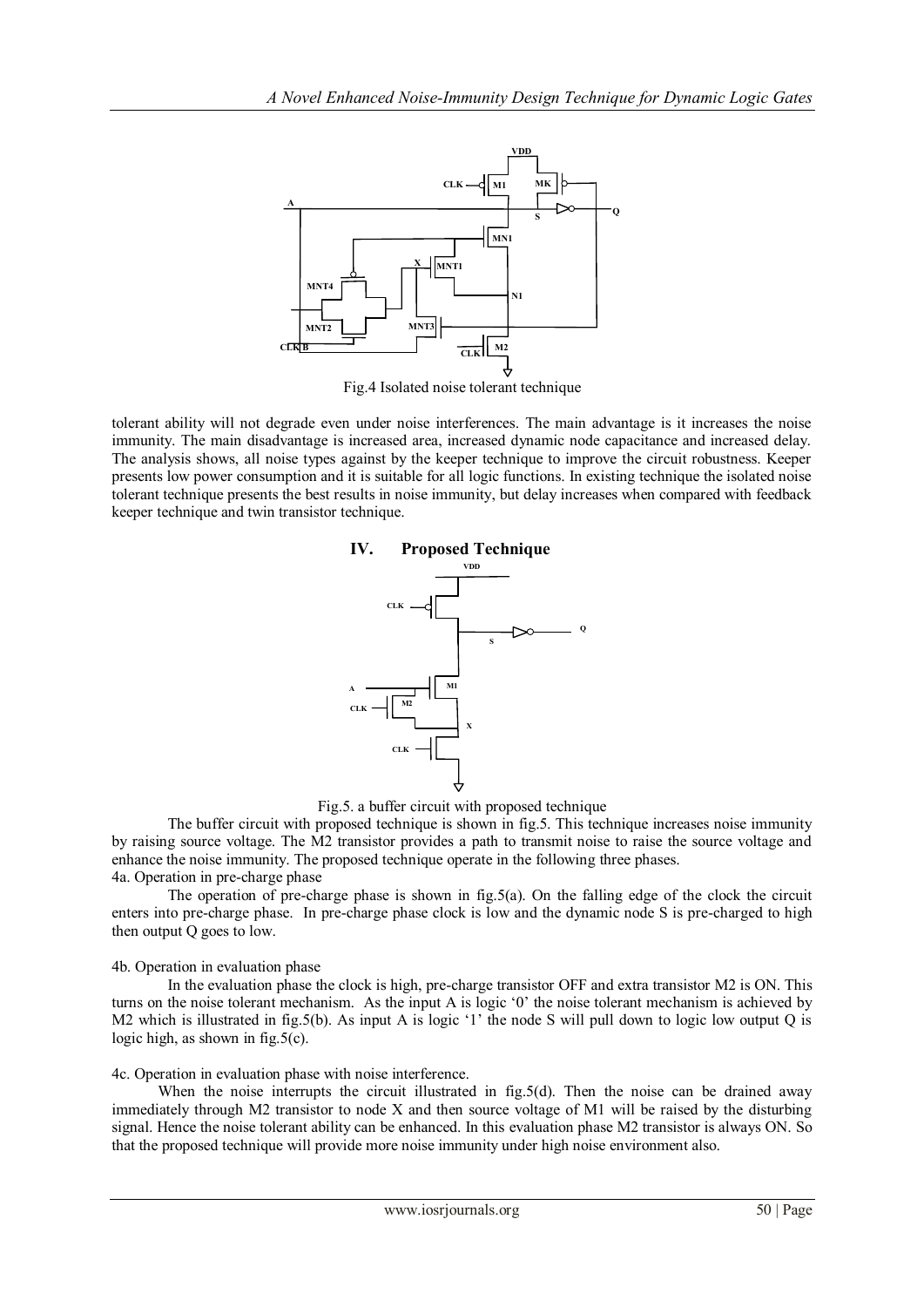

Fig. 5(a). Operate in Pre-charge phase 5(b). Normal operation in evaluation phase as input signal is '0' 5(c). Normal operation in evaluation phase as input signal is '1" 5(d). In evaluation phase with noise interference

#### **V. Proposed Technique With Keeper Transistor**

The proposed technique with keeper transistor circuit uses preventing dynamic node and raising source voltage is shown in fig.6. In pre-charge phase the operation is same as proposed technique. Hence the MK transistor is ON, during the start of evaluation phase. The keeper transistor supplies a small amount of current from the power supply network to the dynamic node of the gate. So that the charge stored in dynamic node is maintained. Therefore, this keeper transistor further increases more noise immunity of dynamic circuits.



Fig.6 The buffer circuit using proposed technique with keeper transistor.

#### **VI. Simulation Results**

The feedback keeper technique provides more noise immunity with less area and speed in preventing dynamic node from high impedance. Twin transistor technique and isolated noise tolerant techniques provide more noise immunity in rising source voltage.

The noise immunity curves are plotted for a dynamic buffer circuit is shown in fig.7. These curves were obtained by applying noise pulse with different width and amplitude in one of the inputs of the gate [7]. These curves are plotted by keeping delay constant for all the techniques and frequency of operation at 500MH<sub>z</sub>.



Fig.7 Noise immunity curves for different widths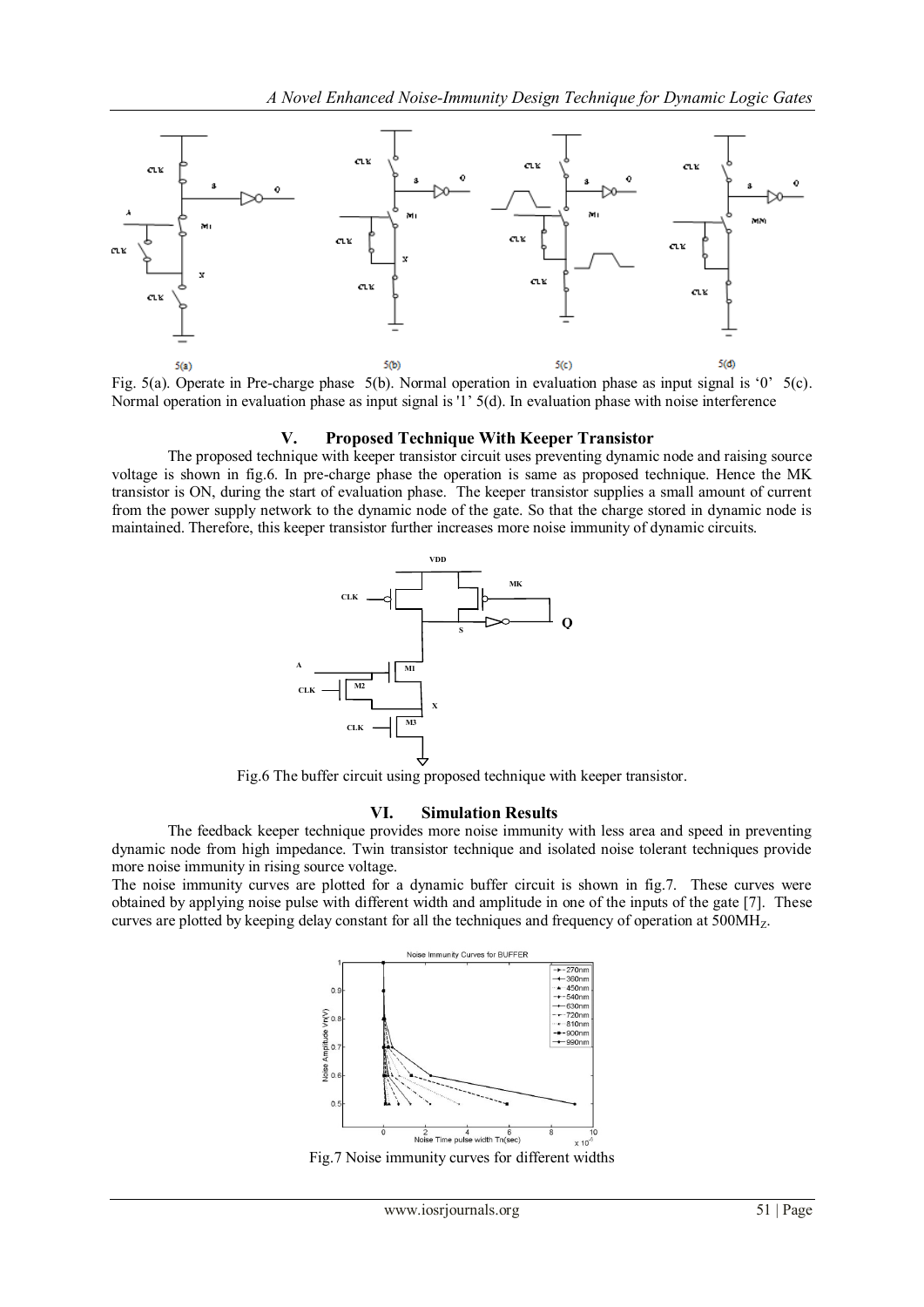

Fig.8 2-input AND gate using conventional dynamic circuit.

For the 2-input AND gate using conventional dynamic circuit as shown in fig. 8. Noise pulses are applied to the input A and the input B remains in a logic HIGH level during evaluation phase, because if two inputs are in logic HIGH level then only the dynamic node S is discharged.

The noise immunity curves for different techniques are shown in fig.9. From this simulation results the isolated noise tolerant technique provides more noise immunity compare to proposed technique. But it is less compared to proposed technique with keeper.



Fig.9. Noise immunity curves for 2-input AND gate for different techniques.

 The Noise metrics for 2-input AND gate are shown in table I. For a circuit, to be more immune to noise ANTE [6] [7] must be as high as possible, and EANTE must be low. So the proposed technique with keeper provides more noise immunity with low energy consumption.

TABLE I

| Noise metrics for 2-input AND gate |                          |                 |  |  |
|------------------------------------|--------------------------|-----------------|--|--|
| <b>TECHNIQUE</b>                   | $ANTE(\overline{V^2pS})$ | $EANTE*10^{-5}$ |  |  |
| Conventional                       | 0026.449                 | 110.000         |  |  |
| Keeper transistor                  | 0310.210                 | 011.600         |  |  |
| Twin transistor                    | 1108.400                 | 003.070         |  |  |
| Isolated noise                     | 8125.757                 | 000.541         |  |  |
| tolerant                           |                          |                 |  |  |
| Proposed                           | 5550.000                 | 000.550         |  |  |
| Proposed with                      | 9571.860                 | 000.384         |  |  |
| keeper                             |                          |                 |  |  |

The table II, represents delay and power for 2-input AND gate the proposed technique has less delay as compared to existing techniques except twin transistor, the power consumption also reduced.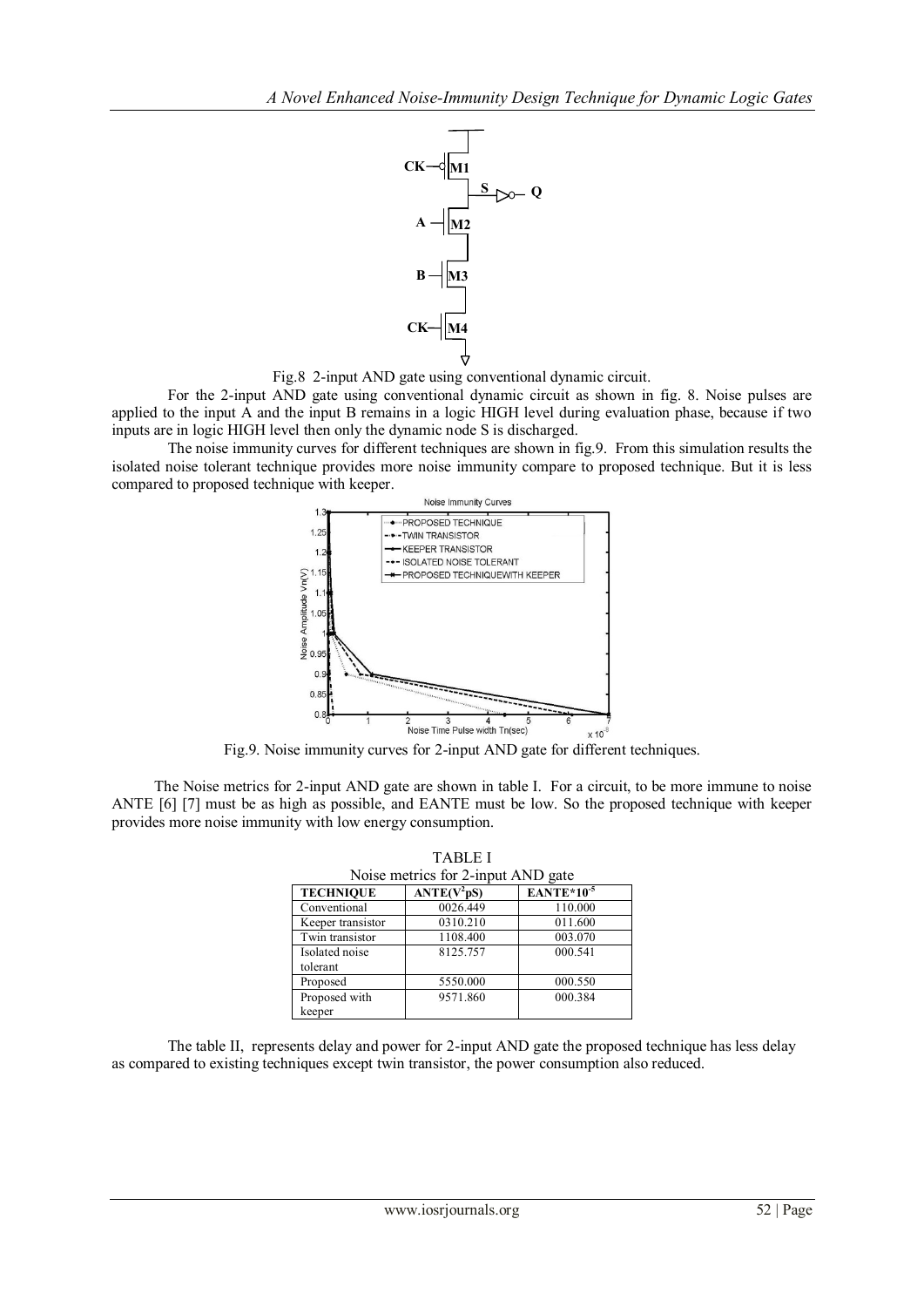| <b>TECHNIQUE</b>        | DELAY(pS) | POWER(uW) |
|-------------------------|-----------|-----------|
| Keeper transistor       | 099.38    | 18.09     |
| Twin transistor         | 084.17    | 17.07     |
| Isolated noise tolerant | 242.50    | 22.00     |
| Proposed                | 086.29    | 15.30     |
| Proposed with keeper    | 206.50    | 18.40     |

TABLE II Delay and power for 2-input AND gate

In Table III, we observe that with increase in area then capacitance increase. So delay and power dissipation are more for other techniques, as compared to proposed with keeper transistor.

| <b>TABLE III</b>                         |
|------------------------------------------|
| Performance metrics for 4-input AND gate |

| <b>TECHNIQUE</b>        | DELAY(0.1ns) | POWER(uW) |
|-------------------------|--------------|-----------|
| Keeper transistor       | 1737         | 1076.3    |
| Twin transistor         | 1.660        | 912.672   |
| Isolated noise tolerant | 1.53         | 705.582   |
| Proposed                | 1.579        | 484.056   |
| Proposed with keeper    | 1 374        | 696.834   |

#### **VII. CONCLUSION**

We present a new noise-tolerant dynamic circuit technique. The noise immunity curves and ANTE – delay quotient show that this technique improves the noise immunity with less performance degradation than existing ones for AND gates. The power consumption also reduced.

#### **REFERENCES**

- [1] O. Gonzalez-Diaz, M. Linares-Aranda, and F. Mendoza-Hernández, "A Comparison Between Noise-Immunity Design Techniques for Dynamic Logic Gates" *Proceedings of the 49th IEEE International Midwest Symposium on Circuits and Systems, 2006, pp. 484- 488, 2006*
- [2] L. Ding and P. Mazumder, "On circuit techniques to improve noise immunity of CMOS dynamic logic" *IEEE Trans. VLSI Syst., vol. 12, no. 9, pp. 910-925, Sept. 2004*.
- [3] F. Mendoza-Hernandez, M. Linares, A. Sanchez, and V. Champac, "A new technique for noise-tolerant pipelined dynamic digital circuits" *Proceedings of the IEEE International Symposium on Circuits and Systems, 2002., vol. 4, no. 4, pp. IV-185-IV-188, May 2002.*
- [4] Ganesh Balamurugan, and Naresh R. Shanbhag, "The Twin-Transistor Noise-Tolerant Dynamic Circuit Technique", *IEEE Journal of Solid-State Circuits, Vol. 36, No. 2, Feb. 2001, pp. 273-280*
- [5] You-Gang Chen, I-Chyn Wey and An-Yeu (Andy) Wu, "A New Noise-Tolerant Dynamic Circuit Design with Enhanced PDP Performance under Low SNR Environment", *IEEE Asian Solid-State Circuits Conference*, *2006, Nov. 2006, pp.295-298.*
- [6] F. Mendoza-Hernandez, "Design techniques to enhance noise tolerance in CMOS digital dynamic circuits" *Ph.D Thesis, INAOE, Puebla, Mexico, Aug. 2003.*
- [7] Lei Wang and Naresh r. Shanbhag "An Energy-efficient NOISE-TOLERANT Dynamic circuit technique" *IEEE transactions on circuits and systems-ii vol. 47, no. 11, november 2000.*
- [8] Suresh kumar pittala, Swajeeth Pilot Panchangam, and Dr. A. Jhansi Rani, "Reliability prediction for low power adiabatic logic families" *International Journal of Recent Technology and Engineering*, vol. 1, no. 3, pp. 116-121, 2012.
- [9] N.M. Sai Krishna, P. Suresh Kumar, G. Varalakshmi, "A Extensive Active Noise Cancellation from Cardiac Signals using a Constrained Stability Least Mean Square Algorithm" *International Journal of Electronics & Communication Technology, vol . 3, issue 4, ver. 3 oct. to dec. 2012*



**Suresh Kumar Pittala** received B.Tech degree in Electronics & Communication Engineering from RVR & JC College of Engineering, Guntur, A.P, India and M.Tech degree in Microelectronics and VLSI Design from National Institute of Technology Calicut, Kerala, India in 2005 and 2008 respectively. From 2008 till date he is working in the department of Electronics and Communication Engineering in DVR & Dr HS MIC College of Technology, Kanchikacherla, A.P, India. Presently he is pursuing Ph.D from Acharya Nagarjuna University. His research interests include Low Power VLSI

Design, Analog and mixed signal VLSI Design and High Speed Interconnects.



**Dr. A. Jhansi Rani** obtained her B. Tech Degree in Electronics and Communications Engineering from Velagapudi Ramakrishna Siddhartha Engineering College, Vijayawada, India in 1991 and M. Tech Degree in Microwave Engineering from Institute of Technology, Banaras Hindu University, Varanasi, U.P, India in 1993. Later she joined as a Faculty in ECE Dept., of V. R. Siddhartha Engineering College, Vijayawada, India. She obtained Ph.D. Degree from JNTU, Hyderabad, A.P, India in August 2008. She has about 45 technical publications in various International and National Journals and Conferences to her credit. She is the Life Member of FIETE, MISTE, BMESI, MSEMCEI.